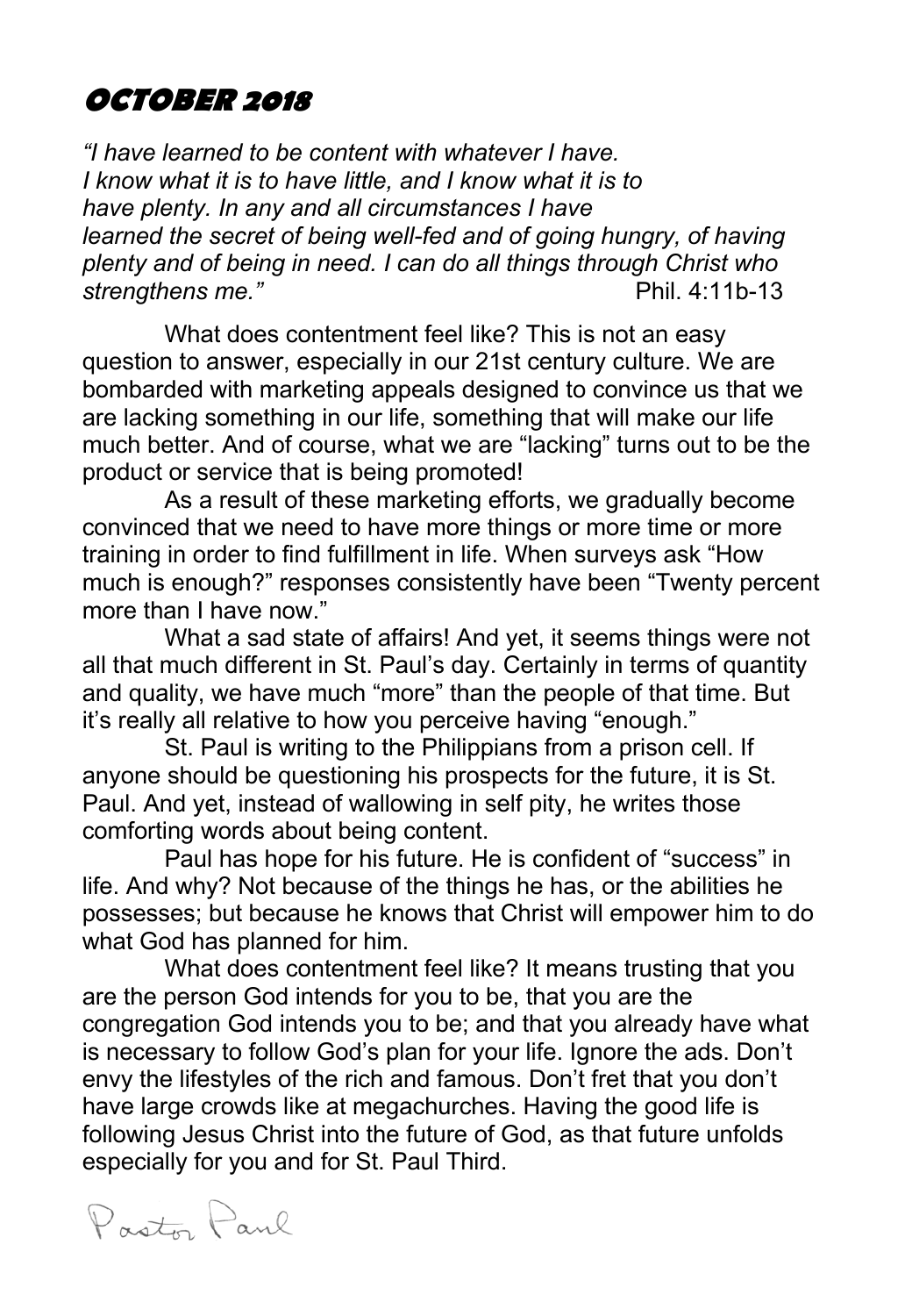#### **TREASURER'S REPORT**

*SURPLUS/ INCOME EXPENSES (SHORTAGE)* AUGUST \$ 7,884.41 \$ 8,051.18 (\$ 166.77) YEAR-TO-DATE \$ 68.362.38

**+ + + + + + +**

**Our new pastor, Rev. Daniel W. Brettell, was elected on Sunday, September 16, 2018. He will begin leading our worship services on Sunday, October 21, 2018. He will be in the office starting on Tuesday, October 16.** 

#### **+ + + + + + +**

#### **BISHOP'S VISIT – OCTOBER 14**

It is with great honor and excitement that we announce a *special service* scheduled for **October 14, 2018.** Our 150th anniversary year celebration continues with the Northeastern Pennsylvania Synod's **Bishop Rev. Dr. Samuel R. Zeiser in attendance and preaching at the 10:00 AM worship service.** Our own Rev. Edith Roberts will be presiding at this service. A scrumptious brunch will be served following the service. All are welcome!

#### **THANK YOU NOTES RECEIVED**

- o *Pat Steckel:* Thank you all so very much for the sympathy cards I received at the death of my 102-year-old mother. She will be missed terribly.
- o *Suzanne Beck, Executive Director of the Crime Victims Council of the Lehigh Valley:* Thank you and the entire congregation for your donation in the amount of \$696.90 from your rummage sale. Your gift will assist us greatly in providing services for victims of violence throughout the Lehigh Valley.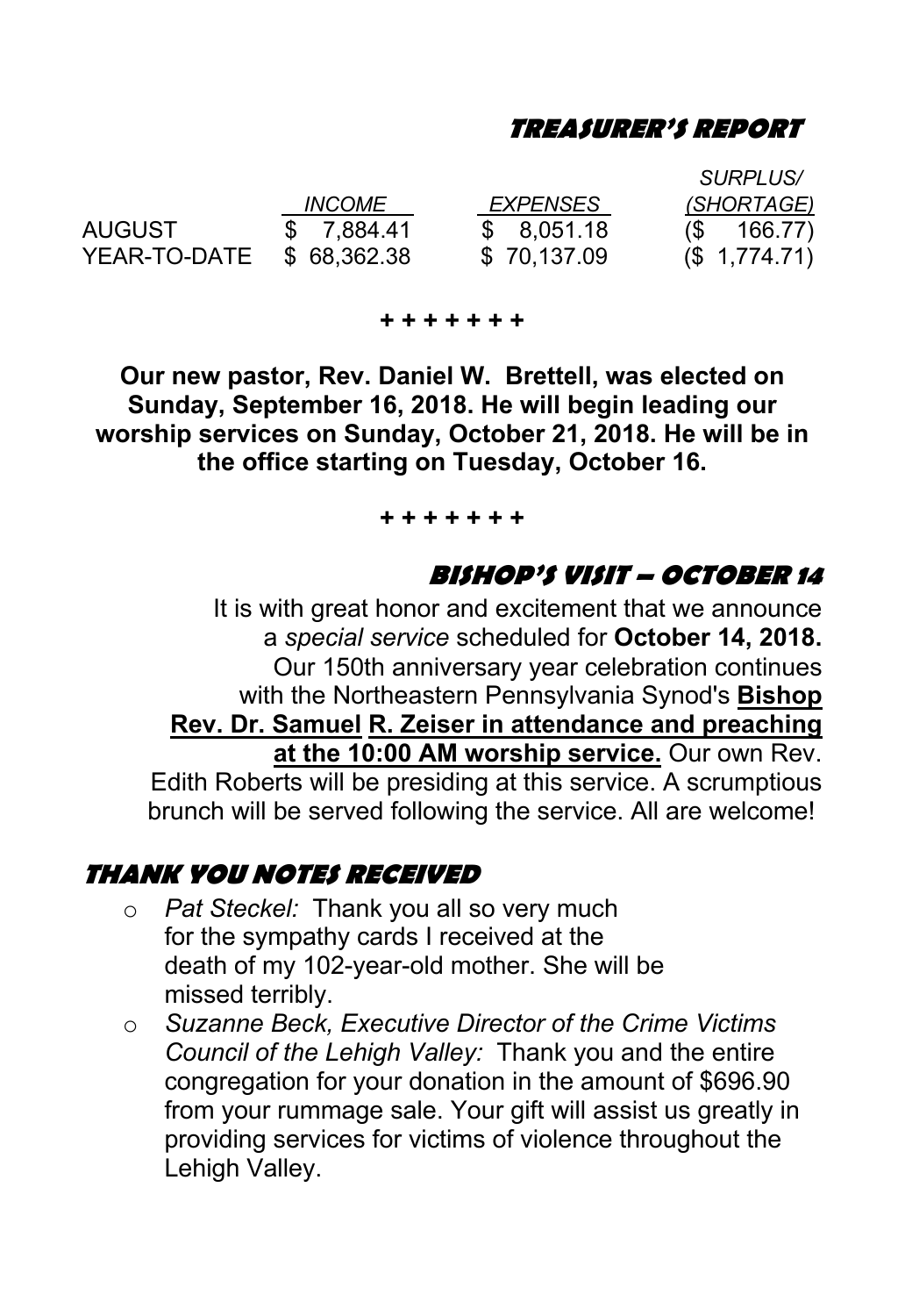# *MILESTONES*

#### **BAPTISM**

On Sunday, September 30, Evelyn Bea Higgins was baptized into the Lord's family. Her parents are Kelly and Russel Higgins, her big brother is Alexander James, and her grandmother is Cheryl Nielsen.

*We receive her as a fellow member of the body of Christ, child of the heavenly father, and worker with us in the kingdom of God.*

### **DEATH**

We extend our sympathy and prayers to Pat Steckel and family on the death of her mother Lillian Bethman on August 23. Private services were held.

# *150th ANNIVERSARY EVENTS*

 *December 15:* Children's Christmas party and a Family Christmas get-together  *February:* Valentine's Day theme

There are still some months in 2019 that are open for suggestions for activities. See Joyce Gosch with your ideas!

# *SOCIAL MINISTRY*

# **CPR TRAINING**

A CPR Training Class will be held on Tuesday, October 3, and Wednesday, October 4, from 6-10 PM. The church will pay the \$200 instruction cost. The fee is \$25 per person for the class. There are sign-up sheets on the table in the Gathering Area for the respective nights.

# **SMILING through your SENIOR YEARS**

Make your golden years great years! Join us for an entertaining and uplifting afternoon with Lehigh Valley experts who will share strategies for mental, physical, and financial wellness. Join us on Sunday, October 7, from 2 to 4 PM in Fellowship Hall. There will be pie and ice cream. There is a sign-up sheet on the Information Table in the Narthex. This event is sponsored by our Thrivent representative, Kristen Edelman-Weiner.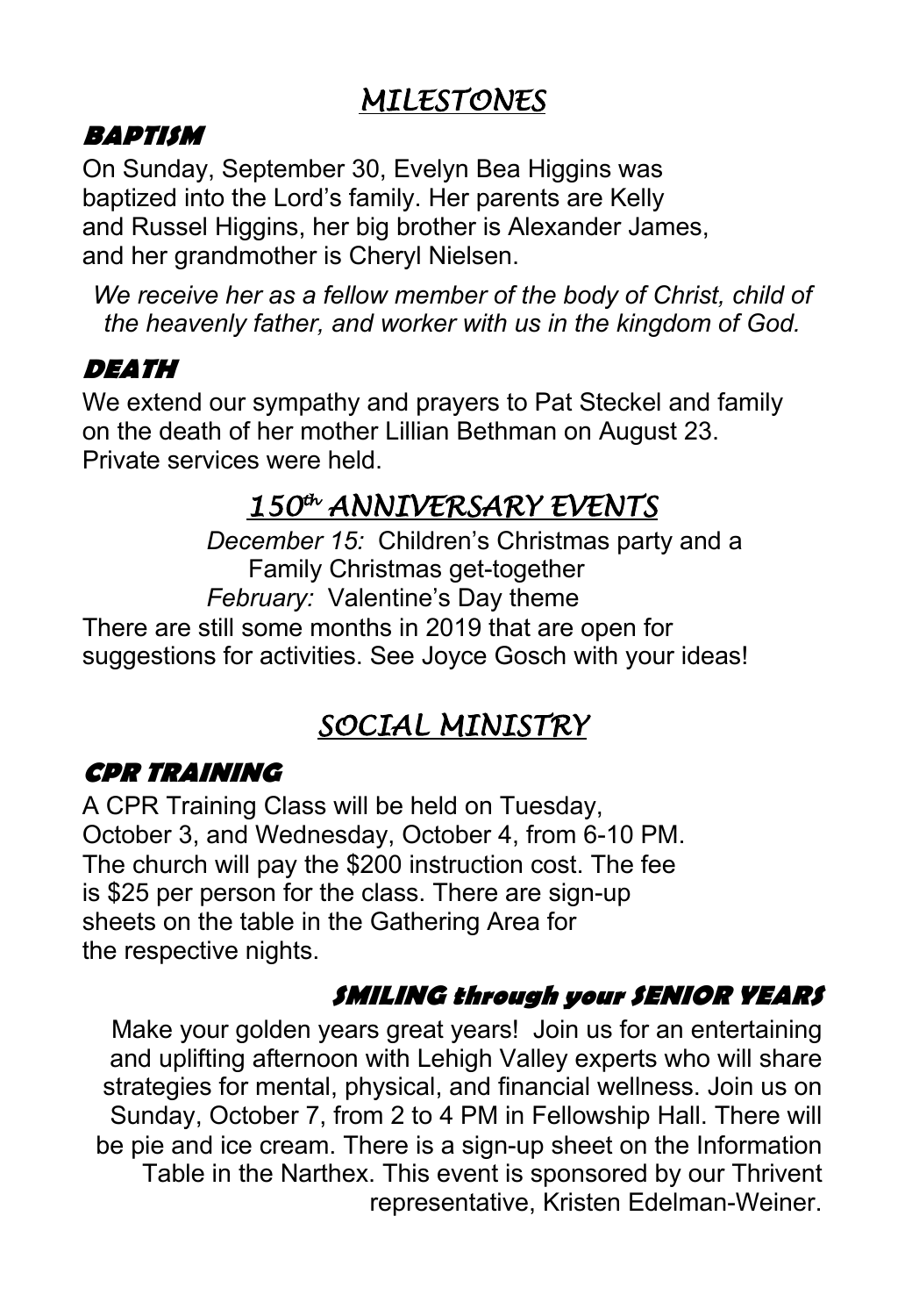# **SECOND SUNDAY**

Remember that the second offering received during worship on the second Sunday of each month is used to support various social ministry agencies and issues in our local community, Synod, ELCA, and world. In September we collected \$132.00 for the Boys & Girls Club of Easton. **In October the recipient is Habitat for Humanity (Lehigh Valley Chapter).** Please continue to support these programs.

# **BETHLEHEM/EASTON MISSION INGATHERING**

The Ingathering for the Bethlehem/Easton Mission District will be held on Wednesday, December 5, 2018. Our congregation's designated item is **180 bars of soap and 180 washcloths**. You can wrap each bar in a washcloth and fasten it with a rubber band or just donate the items and we will assemble them. To date, we have **169** wrapped soaps—with only 11 more needed. There are containers to collect these items in the Gathering Area.

### **FOOD BANK DONATIONS**

Remember to bring canned and non-perishable goods for three area food banks—ProJeCt, Salvation Army, and St. Paul's Lutheran South Side ("12 Baskets Full"). There is a list of needed items next to the Food Bank collection basket on the table in the Gathering Area.

# **CENTER for ANIMAL HEALTH and WELFARE**

The Center needs donations of towels, sheets, blankets, kitty litter, cat and dog food, laundry detergent, bleach, etc. and also animal toys. They depend almost entirely on donations to maintain their operation. No animal is euthanized unless absolutely necessary.

#### **HOAGIE TICKETS**

We are again selling tickets for 10-inch hoagies from Noto's Deli for \$5.50 each. There is a large selection from which to choose. They can be purchased from Carol Jiorle.

**+ + + + + + +**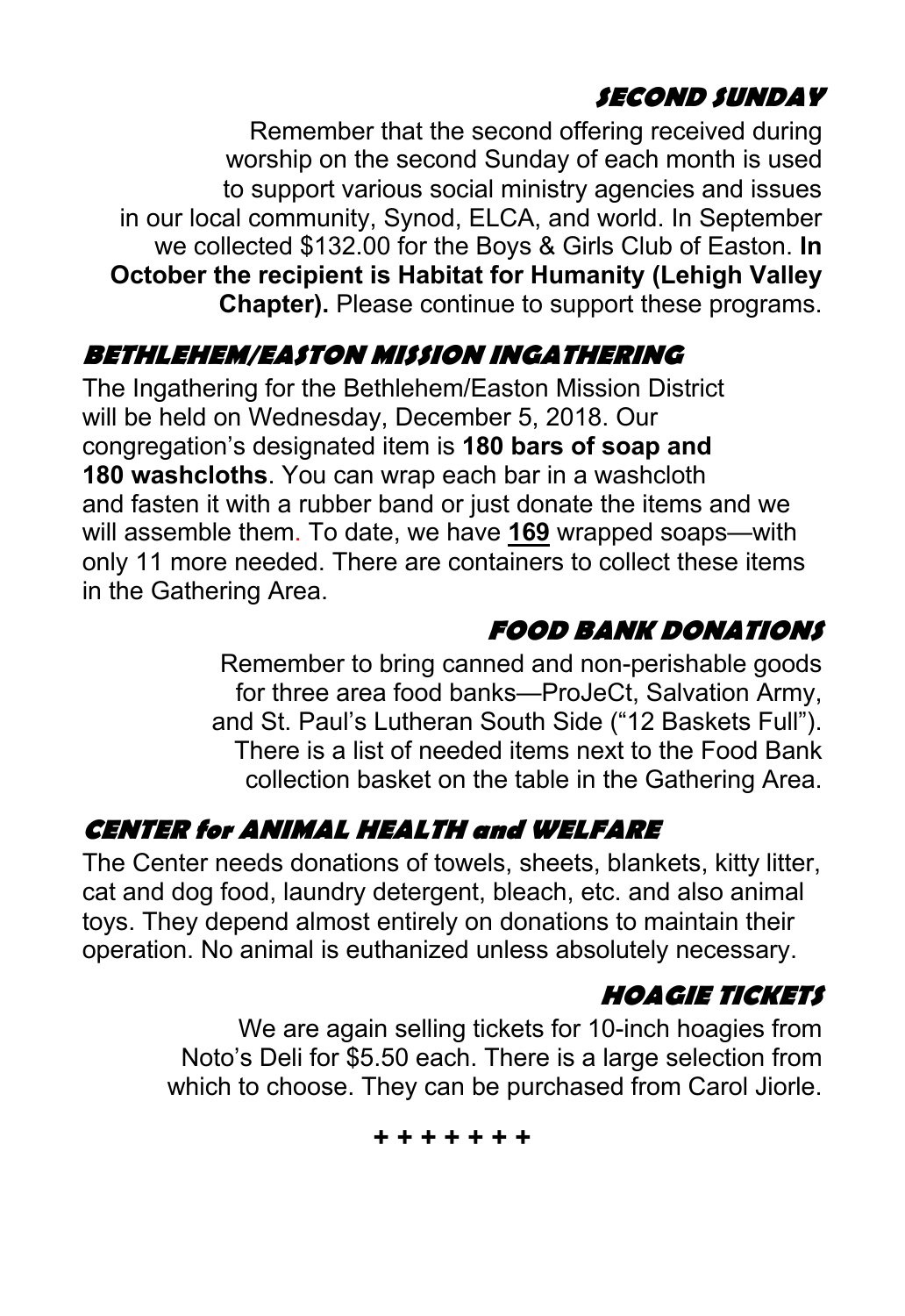#### **TURN YOUR CLOCKS BACK . . .**

Daylight Savings Time ends on Sunday, November 4. Don't forget to set your clocks back one hour before going to bed on Saturday night!

### **ALL SAINTS SUNDAY – NOVEMBER 4**

Each year on All Saints Sunday we remember the lives of those in our congregation who have died in the past year. For many, this special remembrance means a great deal and is comforting to them. We recognize that many of our members have lost loved ones who are outside our congregation, and we want to allow a chance to remember them, as well. So this year, if you have lost a loved one and would like to have them named during the time of remembrance and bell tolling, please contact the church office or fill out the form below and give us the name of your loved one and the date of death so we can include them in our time of remembrance. We pray that this special service will help you in the grieving process and let you know that others around you pray with you as you mourn your departed loved one. Please submit all requests to the church office by October 30.

Member's Name:

Name of Loved One:

Date of Death:

# *COMMUNITY GROWTH & FELLOWSHIP*

#### **FRIENDS HELPING FRIENDS**

On Tuesday, October 16, Boscov's will offer 25% off with a discount shopping pass purchased through the Community Growth & Fellowship Committee members. The passes cost \$5 each and all proceeds go to our church. See Carol Jiorle or one of the other committee members to purchase one.